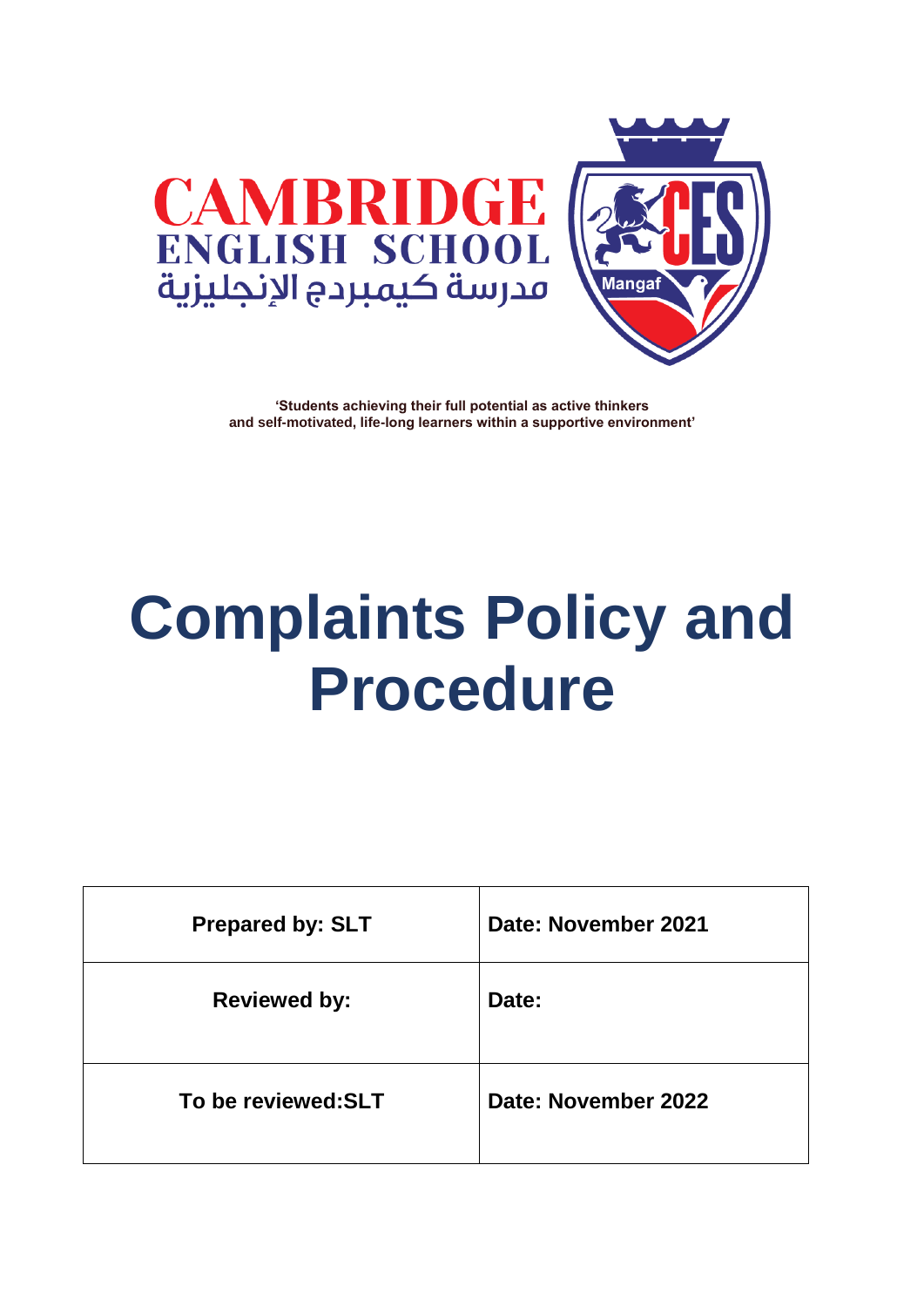

## **Rationale**

At Cambridge English School Mangaf, we work very hard to build positive relationships with all parents. Our aim is to deal with issues and problems before they become a 'complaint'. However there is a clear protocol to follow if necessary and the steps to follow and their outcomes are outlined in this document.

If any parents are unhappy with the education that their child is receiving, or have any concerns relating to the school, we invite them to talk to the child's class teacher immediately. There is no doubt that if a concern is shared with the class teacher they can either reassure worried parents or together devise steps to take to address the concern. Parents must never worry about sharing their concerns with the class teacher. They will always be taken seriously and due consideration given to a mutually agreeable resolution.

We promise we will always be fair, open and honest when dealing with any complaint and to deal with them as swiftly as possible. Our focus will always be on the children and what is best for them.

| Stage 1<br>Informal expression of<br>concern made to the<br>school    | In the first instance, the matter should be discussed with<br>the child's class teacher, the school office can make an<br>appointment for you or you can contact the teacher via<br>Engage. In our experience most matters of concern can<br>be resolved positively in this way. Members of the<br>school's senior leadership may be involved at this stage. |  |
|-----------------------------------------------------------------------|--------------------------------------------------------------------------------------------------------------------------------------------------------------------------------------------------------------------------------------------------------------------------------------------------------------------------------------------------------------|--|
| Stage 2<br>Discussion with the<br>year group leader/HOF               | We expect most complaints to be resolved by this stage.<br>However, if the matter has not been resolved and needs<br>further investigation parents must make an appointment<br>with the year group leader or Head of Faculty, if neither<br>is available then the Deputy Head.                                                                               |  |
| Stage 3<br>Appointment with<br>Deputy Head Teacher<br>or Head Teacher | If your complaint is not resolved at this point please<br>make an appointment with the Deputy Head Teacher or<br>Head Teacher.                                                                                                                                                                                                                               |  |
|                                                                       |                                                                                                                                                                                                                                                                                                                                                              |  |

#### **The Complaints Process**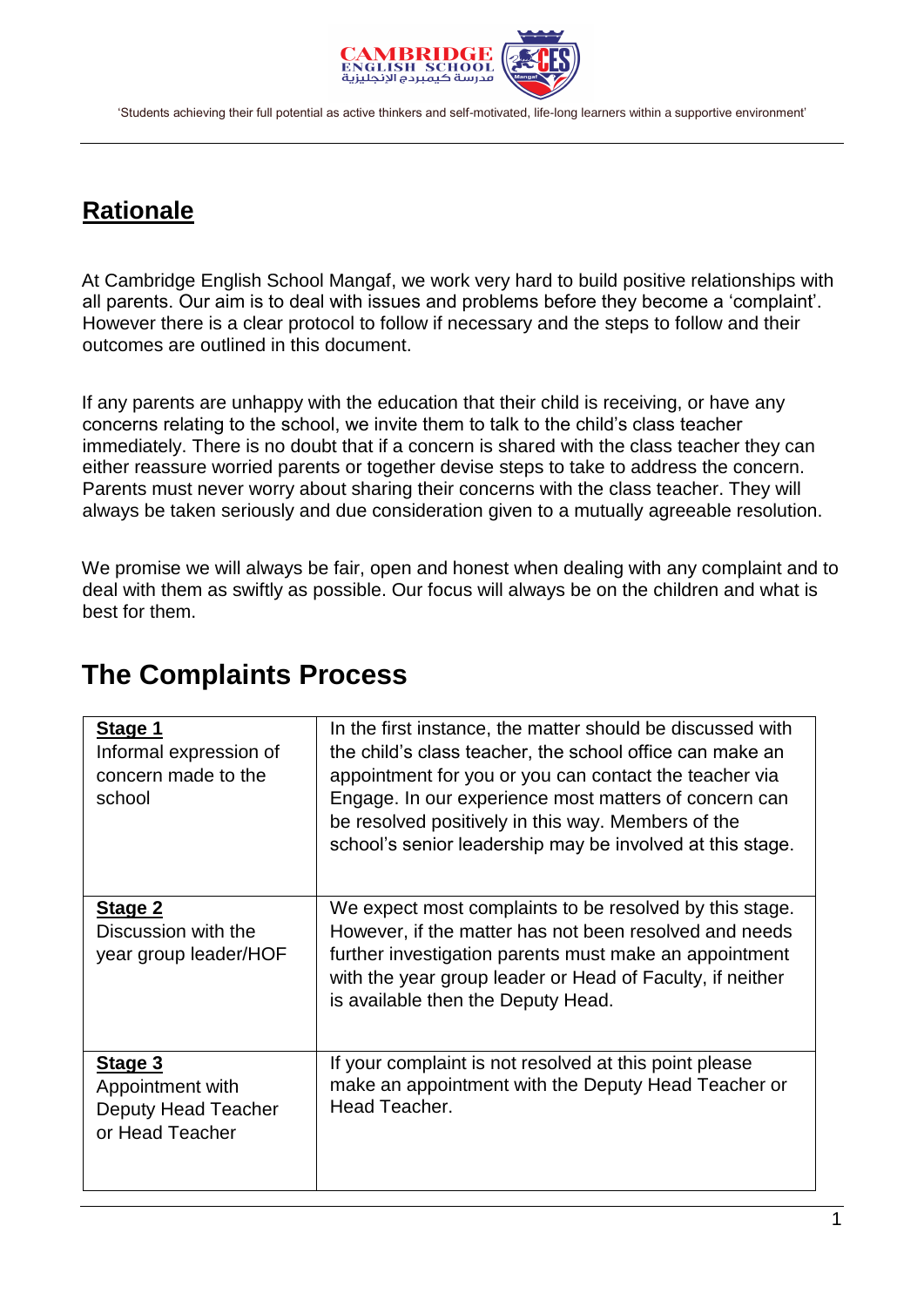

| Stage 4<br>Appointment with<br>Principal                                                                                                                                   | In the unlikely event that the matter is not resolved by<br>the Head Teacher or Deputy, a parent may make an<br>appointment to discuss the matter with the Principal.                                                                                                                                                                                                                                                                                                                                                                                                                                                                                                                                                                                                                                                                                                                                                                                 |
|----------------------------------------------------------------------------------------------------------------------------------------------------------------------------|-------------------------------------------------------------------------------------------------------------------------------------------------------------------------------------------------------------------------------------------------------------------------------------------------------------------------------------------------------------------------------------------------------------------------------------------------------------------------------------------------------------------------------------------------------------------------------------------------------------------------------------------------------------------------------------------------------------------------------------------------------------------------------------------------------------------------------------------------------------------------------------------------------------------------------------------------------|
| Stage 5<br><b>Formal Complaint</b><br>Complaints rarely reach<br>this formal level but<br>should you need to, you<br>should make a formal<br>complaint to the<br>Principal | If the parent has met and discussed the matter with the<br>Principal and still feels the complaint is not resolved<br>then they can make a formal complaint. Complaints at<br>this stage should be sent within 10 school days of the<br>Deputy or Head-Teacher's feedback. Your message<br>must be sent via the Engage/email platform to ensure<br>it's receipt. The message should say why you remain<br>unhappy and what you wish to see happen. The<br>Principal will respond in writing within 3 working days to<br>let you know when your complaint is to be considered<br>and to present a timeline. If a meeting with you is<br>considered necessary you will be given adequate notice<br>to prepare. You will be informed of the outcome of the<br>Principal's investigation* and decision on what further<br>action will be taken. The Principal will inform the<br>company's legal department that a formal complaint has<br>been received. |
|                                                                                                                                                                            | *At this stage, as a detailed and forensic investigation,<br>where cross examination, multiple interviews and<br>scrutiny of considerable evidence may be necessary,<br>we allow up to 7 working days from the date of the<br>complaint to present findings. Although we will always<br>aim to conclude earlier where possible.                                                                                                                                                                                                                                                                                                                                                                                                                                                                                                                                                                                                                       |

At each of the above stages, the staff will confirm that the parent has followed the procedure and refer them back to the correct stage if necessary and appropriate.

If parents have a complaint about one of the Head Teachers, they should first make an informal approach to the Principal (as at stage 4 above) who is obliged to investigate it. The Principal will do all they can to resolve the issue, but if parents are unhappy with the outcome, they can make a formal complaint, as outlined above.

Similarly, if a parent has a complaint regarding the Principal then they should request an appoint to discuss it (informally in the first instance) with a Head Office representative.

If, despite all stages of this policy being followed, the complainant remains dissatisfied they are not entitled to reopen the same issue. In such cases the Principal is able to inform them in writing that the process has been exhausted and that the matter is now closed.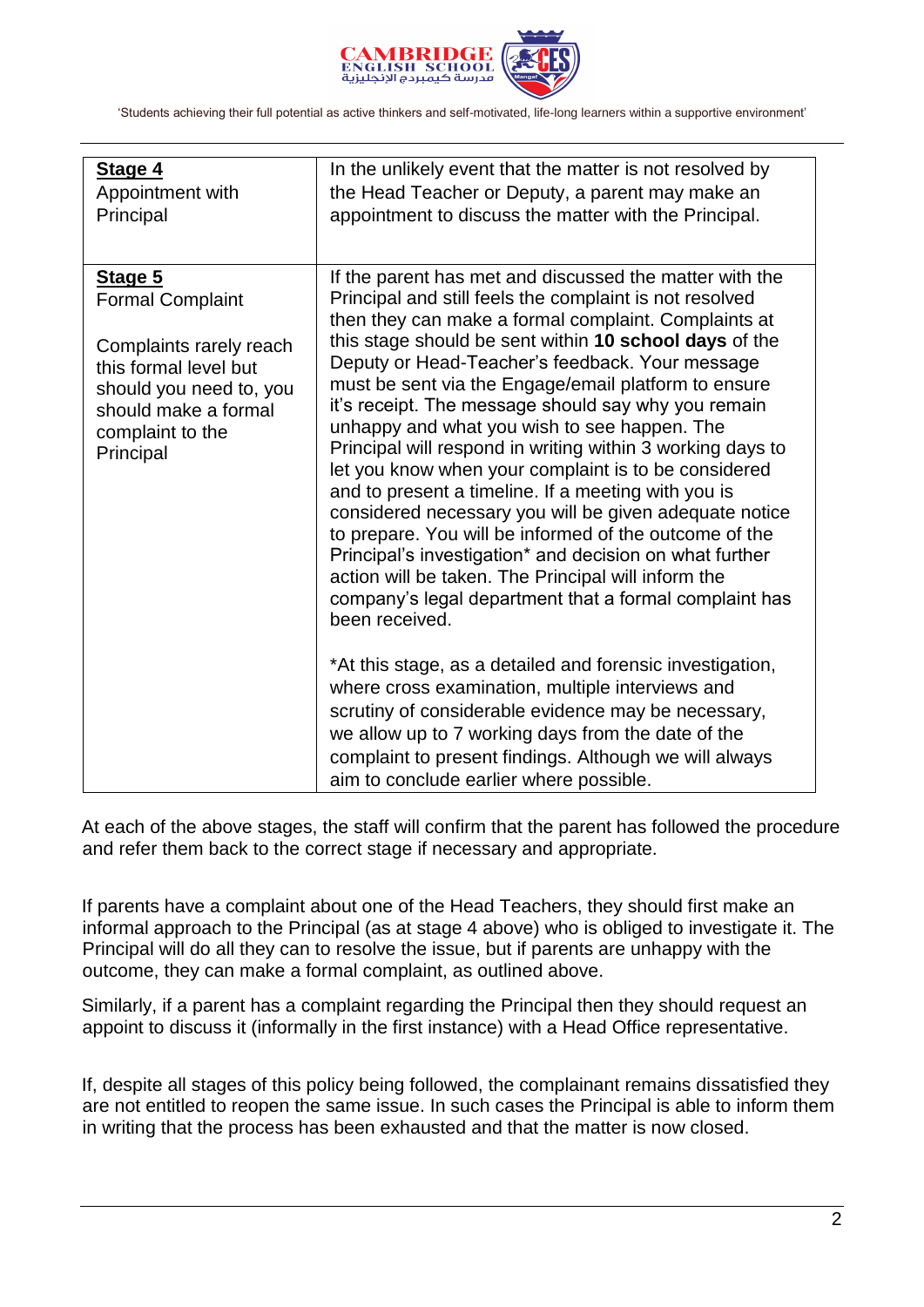

If an anonymous complaint is received it will not be investigated under this procedure unless there are exceptional circumstances or serious concerns, such as child protection issues or bullying allegations, where the school might consider it appropriate to contact outside agencies.

School staff reserve the right not to meet with large groups of parents, or parents claiming to represent others. Equally, petitions are not an appropriate way to deal with an issue and will not be considered.

Staff are always happy to meet parents to discuss matters pertaining to their own individual children.

Staff will always aim to meet you within a maximum of 3 school days from the date of the appointment request. Staff will only ever discuss your child or children with you, they will not comment about other children.

## **Investigating Complaints**

The person investigating the complaint will:

- Establish what has happened so far and who has been involved
- Clarify the nature of the complaint and what remains unresolved
- Meet with the complainant or contact them if further information is required
- Clarify what the complainant feels would put things right
- Conduct any interviews with an open mind and be prepared to persist in the questioning
- Complete all necessary notes

## **Resolving Complaints**

At each stage in the complaint, schools and complainant will want to keep in mind ways in which a complaint can be resolved. It might be sufficient to acknowledge that the complaint is valid in whole or in part. In addition, it may be appropriate to offer one or more of the following:

- An apology;
- \*An admission that the situation could have been handled differently or better;